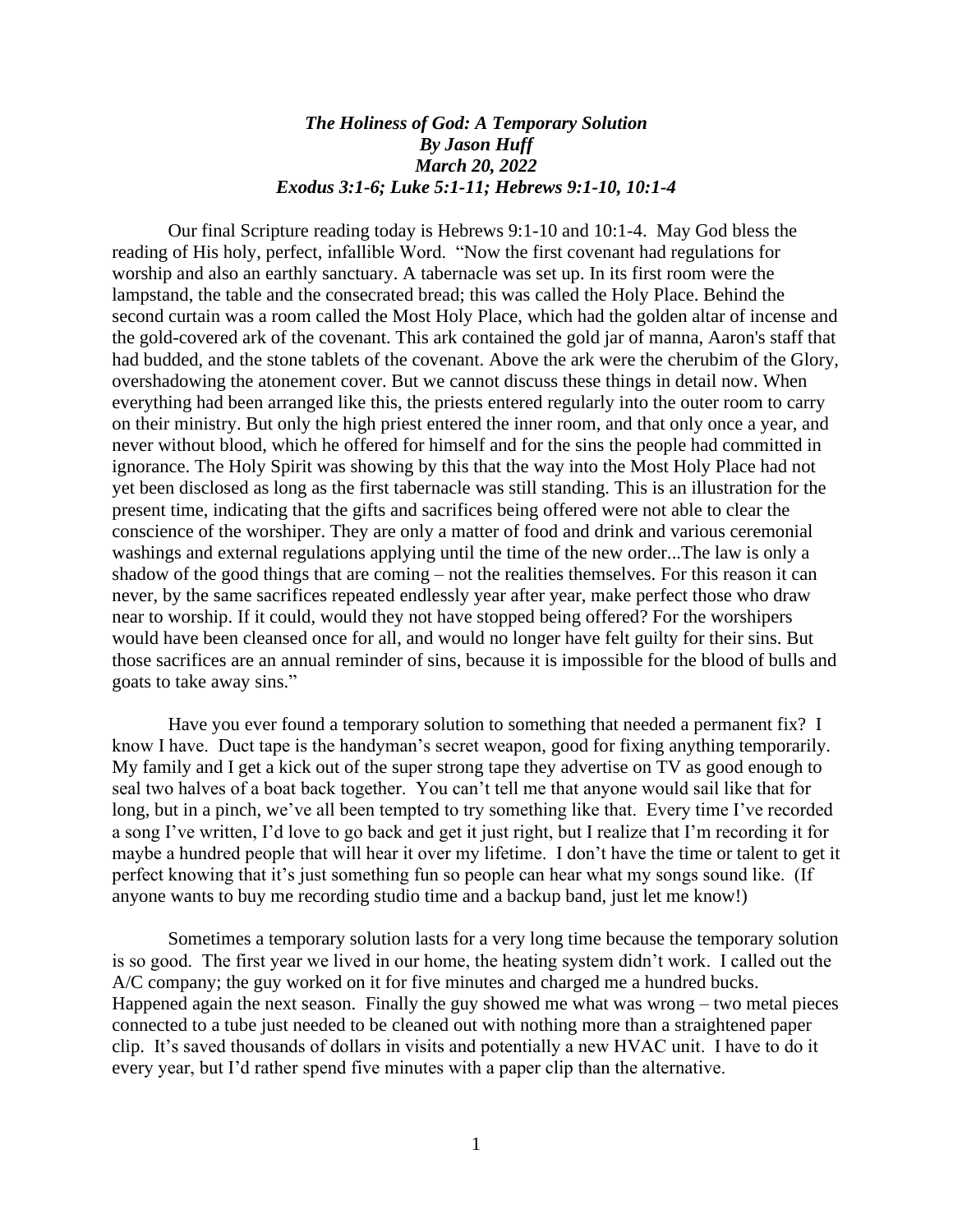Today, we're continuing our series on the holiness of God, and we're going to discuss the core of the old covenant, the covenant that God made with Israel. The holiness of God is reflected in the old covenant just as much as the new, and the old covenant establishes just what kind of being God truly is. What God did with the old covenant with Israel is beautiful in so many ways. It perfectly accomplished what it was meant to do. But it was also meant to be temporary. Why would God provide a temporary solution to the problem of our sin? That's one question we'll answer today as we dig into the old covenant and the beauty of God's holiness.

For those who might have missed the start of the series, we've been talking about the holiness of God, and how everything that God is – His love, justice, mercy, longsuffering, kindness, wrath, grace – are all wrapped up and a part of His holiness. His holiness demonstrates how different God is from us. In God's holiness, He is transcendent; He is completely beyond us. Yet He condescends to make Himself known to us. He is truly the King of the universe, worthy of our honor and praise and glory and deep respect and humility. He is truth; He is beauty; He is goodness personified. He is holy, holy, holy.

But because of our sin, God's holiness presents a problem for us. God, by nature of His supreme holiness, cannot be in the same place as unholiness and direct disobedience. Last week, we saw how on several different occasions, people lost their lives when they didn't take the divine presence of God in their midst seriously. Others wound up struck with diseases and scourges because they in their arrogance thought that God's rules respecting His holiness didn't apply to them. We also recognized that we have the same problem, that someday we will stand before the King of Kings and Lord of Lords and have to face His perfect holiness in light of our sinfulness and unholiness. Without a solution to that problem, we can only expect condemnation and to be sent out of God's presence. It creates a massive dilemma for us. And that's kind of where we left it last week.

So what happens when people who respect God, who recognize their unholy state, find themselves in His presence? Their first reaction, typically, is to want out of the situation. Moses goes out to see what is going on with this burning bush that is not eaten up by the flames. He hears a voice calling him and telling him to take off his sandals, for this is holy ground. This is the presence of the LORD. His first reaction is fear. He hides his face. How could he possibly look at God?

God speaks to Moses and lays out for Moses the course of action he's going to take. And while we didn't hear all that, after making a bunch of excuses, Moses replies, "Please, LORD, send someone else." God doesn't let Moses off the hook. Yet Moses recognizes his radical inadequacy in the face of pure holiness and wants to flee. The story of Moses is the story of a man who grows faithful in the face of an impossible situation. But his first instinct was to flee.

Same with Simon Peter. He's a fisherman, not a scribe, not a Pharisee, a very common Israelite with a very common job. We know from tales of Peter in Scripture that he had a quick wit and tongue, brash and boastful until Jesus took hold of his heart. When Peter and the gang have been out fishing all night without success and Jesus tells them how to get a catch, Peter is flabbergasted. Who's the fisherman here? But when the nets are filled to almost breaking with fish, his response? "Go away from me, Lord; I am a sinful man!"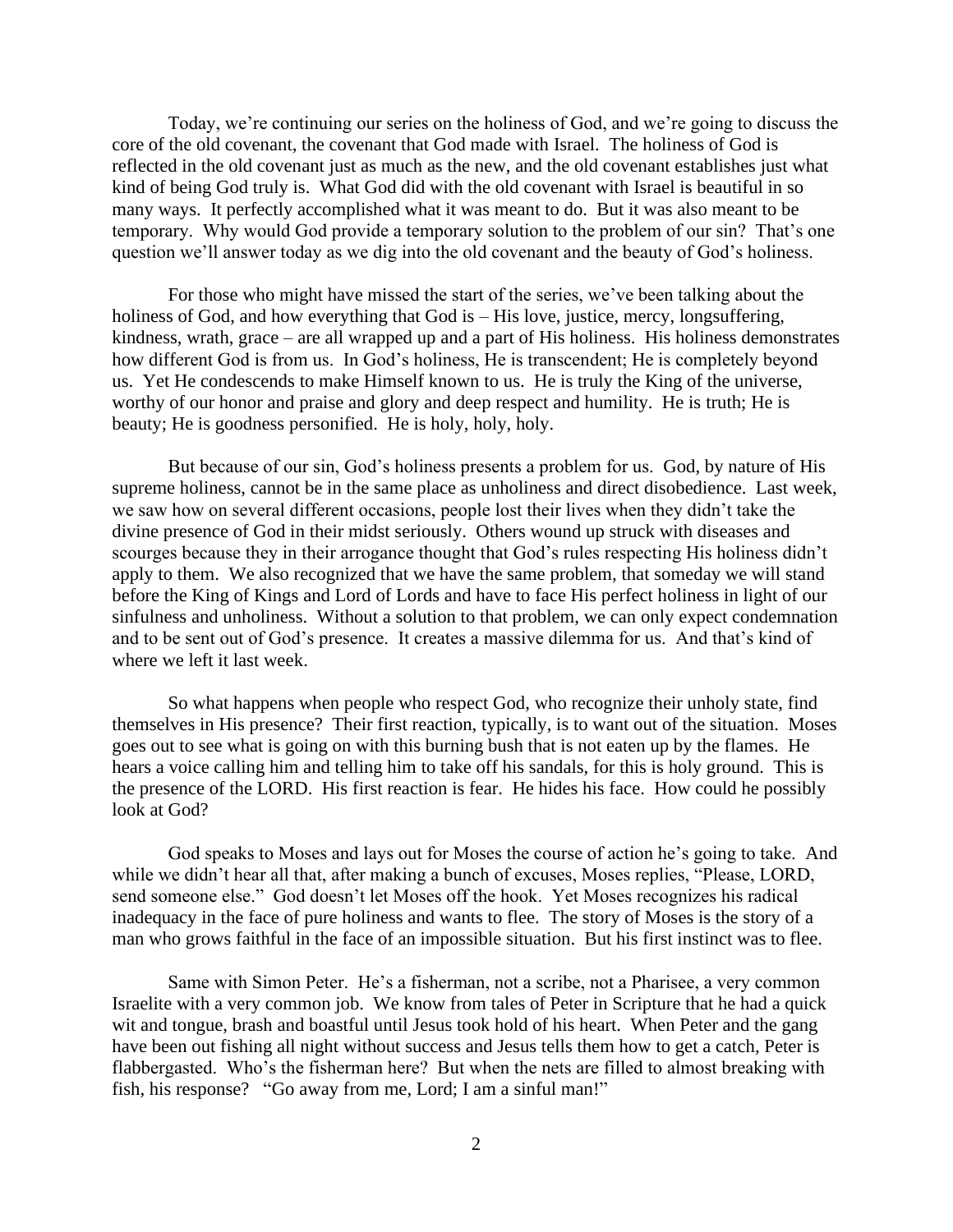Peter too wants to run away. He knows he is in the presence of someone special. He doesn't know who yet; he doesn't know that this is the promised Messiah, God in the flesh; but he knows enough to recognize holiness and his lack of it. It is only after Jesus' promise that he will become a fisher of men – that Jesus will teach him holiness and train him how to bring people into the Kingdom of God – that Peter follows.

Holiness presents us with a double-sided problem. People who have no respect for God, who treat His holiness as nothing, have a habit of winding up cursed or worse. The people that God wants to pursue, the people after His own heart, the people who would become a part of His Kingdom – they want to get out of His presence, not because they didn't care about God or pray or anything like that, but because in God's presence, they recognized their sinfulness and hypocrisy. They knew it was dangerous for them to be near God in their current state. So if the callous and careless can't approach God without irreparable harm and those who are more righteous are afraid to approach God, what is God – who wants a close relationship with the people He created – supposed to do? How can God make a way for His sinful people to live in His presence and learn from Him and learn to love Him?

The way God does this is through covenant. A covenant is a solemn agreement, binding on both parties. God makes several covenants throughout the Bible. God promises not to flood the earth again with Noah. God makes a covenant with Abraham to bless him and his descendants, and later confirms that covenant with the mark of circumcision for all Jewish men. But the key covenant, the one that we are almost always referring to when we say the "old covenant," is the covenant of the Law given to the Hebrews through Moses on Mount Sinai.

The covenant was given to the Israelites because God had promised to bless the offspring of Abraham, and because God had rescued His people out of their slavery in Egypt. Repeatedly in the Law, God places reminders that they are to obey the Law because God has already kept His part of the covenant by bringing them out of Egypt and into the Promised Land.

Most of the time, we think of the Law as the Ten Commandments, but there's so much more than that. According to the way the ancient rabbis read the Law, there were 613 rules to follow. There are patterns in the law that are intended to teach us not just individual rules but principles by which God designed creation. Those 613 laws also included detailed ceremonial information on how the Israelites could enter near to the presence of the LORD. There were rules about what things would make you ritually unclean so that you could not approach God's temple. Most were temporary, but a few were potentially permanent, like leprosy. There were rules on how to get clean again. There were rules about who could and couldn't be a priest in God's temple. There were things you shouldn't do and things that you should do.

And at the heart of it all is a sacrificial system. There are many kinds of sacrifices, different items you can sacrifice, some to give thanks to God for His blessings, others after a child's birth, lots of different things. But the core of the sacrificial system are sacrifices made for sin – the sin of the entire Israelite community, and sins committed by individuals within the community.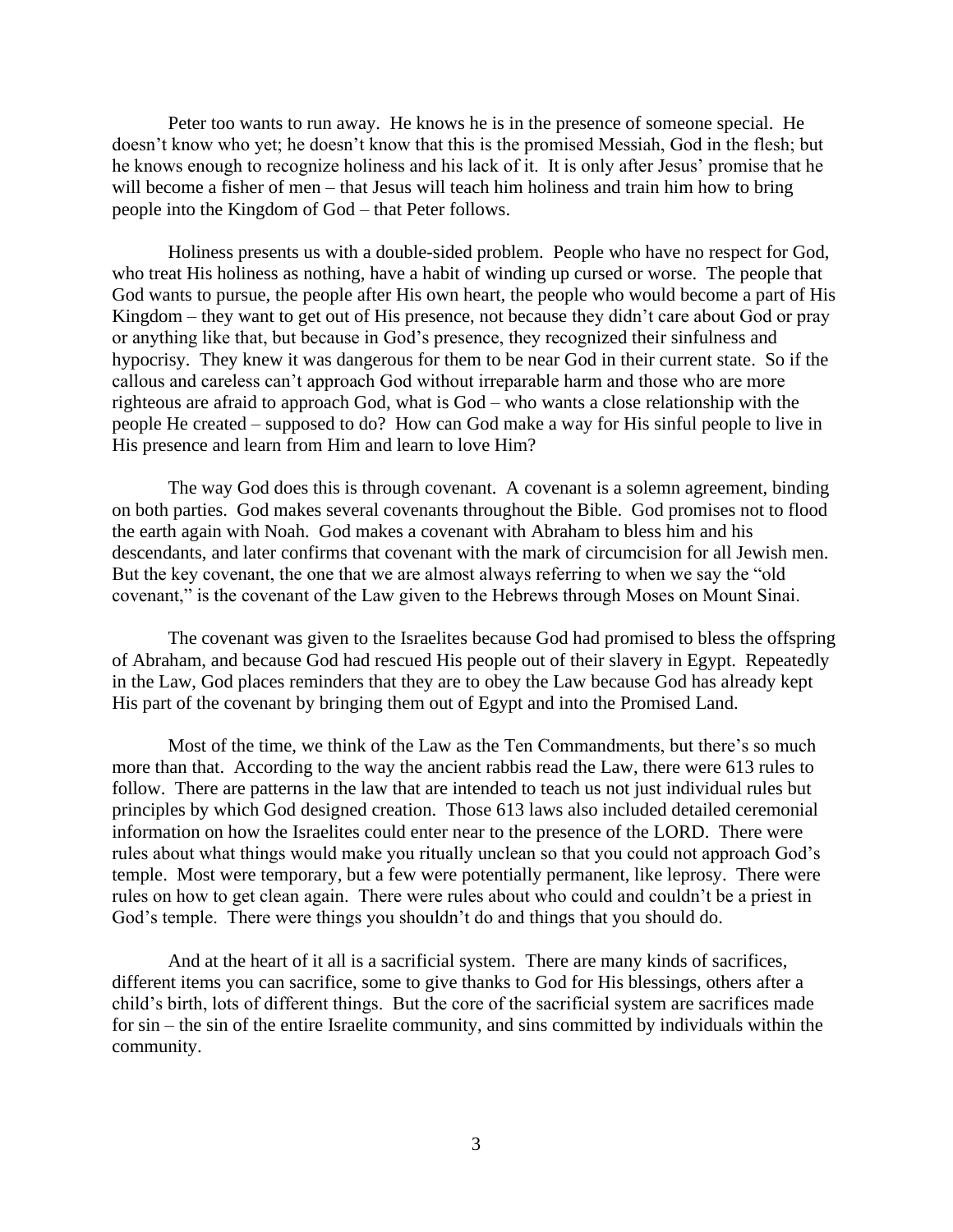The sacrificial system existed for several reasons. One was to atone for sin, to make things right, to reconcile us to God. The sacrificial system also existed so that the Israelites could dwell in the presence of God without constant fear of being destroyed in light of His holiness. It also reminded the people that disobedience to God came at the cost of life, and the animal's life was given in their place.

Even then, God wasn't directly approachable by everyone. He wasn't. The temple had multiple courts – one for foreigners, one for women, one for men, and then the sanctuary. Only the chosen priests could enter the sanctuary, and then only into an area called the Holy Place, and then only when they were on duty. When you made a sacrifice for your sins, you couldn't approach God with the sacrifice – you were a sinner. You brought it to the altar out in the court, and the priest on duty would kill the animal, go into the sanctuary, and bring out the portions you were to eat as thanksgiving to the LORD for His forgiveness.

Now the Most Holy Place was the place beyond the Holy Place in the sanctuary where God's presence was manifest. The Holy Place and the Most Holy Place were separated by a giant, incredibly thick veil. Once a year, on the Day of Atonement, a special sacrifice for the whole community was made. On that day only, the high priest could enter the Most Holy Place to make atonement for the sins of all the Israelites. The Day of Atonement was the most holy day on the Jewish calendar. It was that day that the high priest entered into God's direct presence. The high priest would go in with a rope tied around his waist in case he was struck down in the Most Holy Place so that others could pull him out without violating the space.

Now, there are two things to keep in mind – the old covenant and its system was good, and the old covenant was temporary. When King David talked about the law in Psalm 19, he said, "The law of the LORD is perfect, reviving the soul. The statutes of the LORD are trustworthy, making wise the simple." The Law truly is good. It gives us a revelation of how God expects us to live. We are not stumbling around in the dark without a clue.

But the Law is also, in essence, temporary. The principles of the Law are good and solid. Most contemporary law has a basis in it. Parts of the law are in place permanently, and those we as Christians need to learn and live by. But the Law as a whole wasn't a permanent solution to the problem of holiness and our relationship with God. That's because it is incomplete. It's perfect, but it's not everything. You see, the Law was not just about rules. As Paul writes in Galatians 3, the law is a schoolmaster to lead us to Christ, so that we might be justified by faith. Once that faith has come, the schoolmaster is no longer necessary.

If the Law was just rules, well, it would have to expand forever for every scenario, every situation. But it wasn't. The key to the Law is that we can't keep it. The Law was not only meant to give us a way to live with one another, it was meant to show us how impossible it is for us to follow it completely. The Law was meant to drive us to our knees in repentance asking for forgiveness because we can't do it. In the Sermon on the Mount, Jesus helped His listeners understand what the Law was meant to teach us – and once we hear from Him, it's plain to see that none of us can stand under the true meaning of the Law, where we aren't just to avoid murder but hating our neighbor, not just to avoid adultery but lusting after someone else.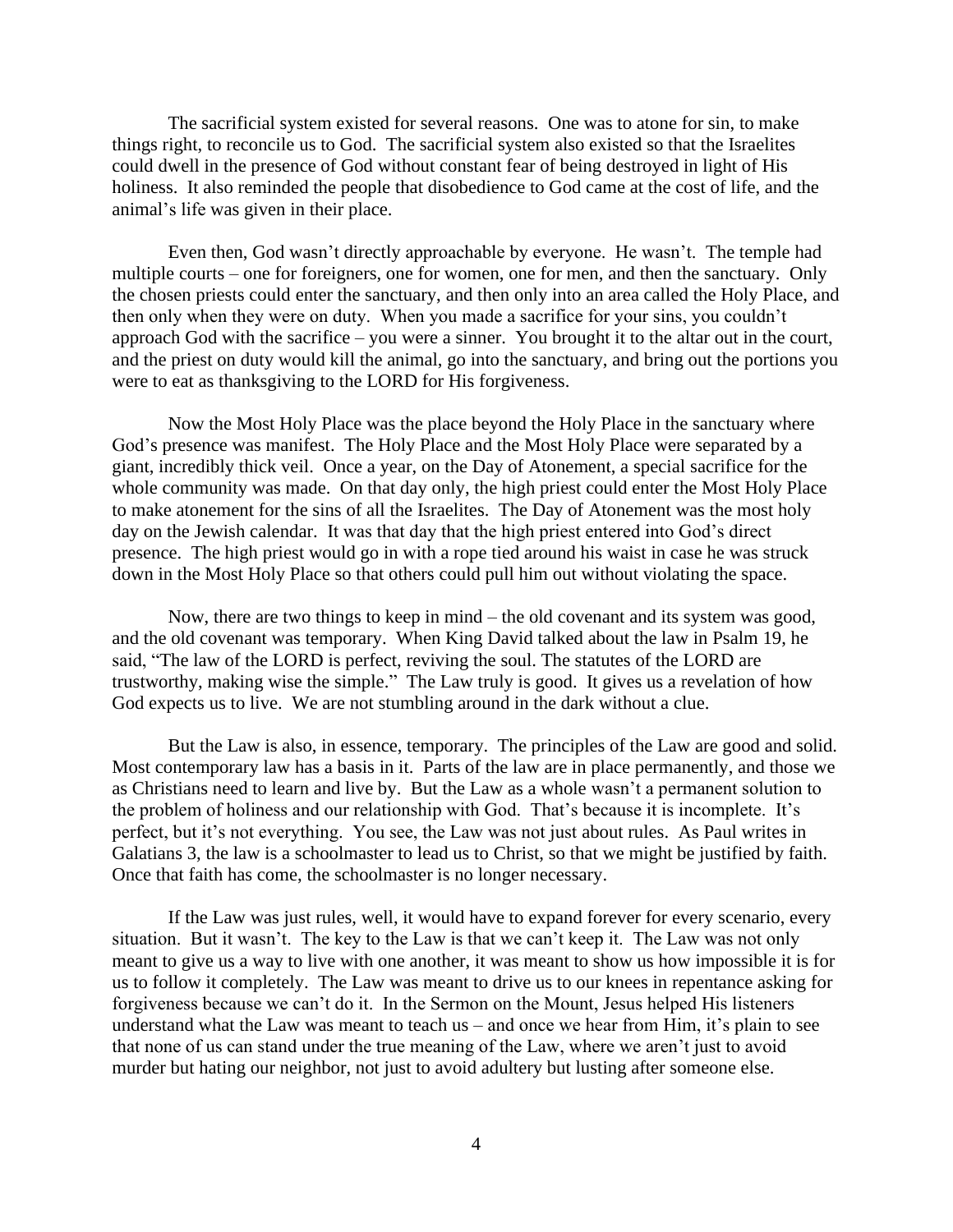The sacrifices were also only meant to be temporary. You see, the reason that the animal sacrifices under the old covenant when on day after day, year after year, generation after generation, was because they were a covering, not a cure. They covered the people's sin so they could approach God and live in His land, but they didn't remove the sin entirely or cure the sin nature. God accepted them and condescended to approve them out of His love and kindness.

But they weren't the final solution, only a temporary one – again, designed to teach the Israelites that they needed something greater, a permanent solution from the hand of God. But like humans are wont to do, Israel got the wrong message. Instead of looking at these neverending sacrifices and saying, "We need to become holy," they sinned freely and said to themselves, "Our sacrifices will cover our wrongdoing before the LORD." It got so bad that the LORD eventually told Israel through the prophet Amos that He despised their religious feasts and assemblies and would no longer accept their sacrifices.

He wanted their hearts, not their animals; He wanted them to live justly, not to excuse their awful behavior with sacrifices. We need a sacrifice that would not only cover our sins but remove them entirely, a sacrifice that would not leave us in our sorry state of sinful human nature but would allow us to become more like God through His perfecting work in our lives. And that sacrifice would come, the sacrifice that would enable us to approach God's throne of grace with confidence, the sacrifice that would tear down the veil that separated the Most Holy Place from the rest of the temple and allow us to be with our God forever. That sacrifice would be Jesus.

A core question, one that I said we'd answer near the beginning of today's sermon is this: why did God make a temporary solution rather than giving us Christ at the start? The Jewish people lived under the law for nearly 1,500 years before Christ's sacrifice. Why didn't God just skip the temporary part and move to Jesus?

There are a few parts to the answer. The first is that God shows more than He tells. Because of the way we are, we don't get something just through reading it. We have to live it. God gave us a written law, but we needed to play out over the centuries to see both its goodness and the reality of its temporary nature. You can't learn to drive a car just by reading the manual; you have to practice, and that's a relatively easy thing. With something as monumental as God's holiness and how to live in His presence, we as the human race needed the time to understand God's law and process it and learn to live in it – and to learn our inability to follow every command. We needed the temporary solution to understand the grace God gives us in Jesus.

A second part of the answer comes in Romans 5 and Galatians 4, which says Jesus came at the appointed time, the perfect time. It's fascinating that Jesus came at a point which the Roman empire was at its early height, where word of Him could spread across the Mediterranean world quickly. Had Jesus come earlier, would word of His salvation for the sins of all who would come to Him gotten where it needed to go? And if the people of Jesus' own day who had determined to try and follow the Law perfectly couldn't deal with His righteousness, how would He have been received by the ancient Jews who tried to ignore it? The solution of Jesus comes just when we could receive it properly. We also have to remember that Jesus is a fulfillment of the Law; He becomes the perfect offering that we only knew about due to the Law. The temporary solution points the way to and sets the stage for the permanent solution to come.